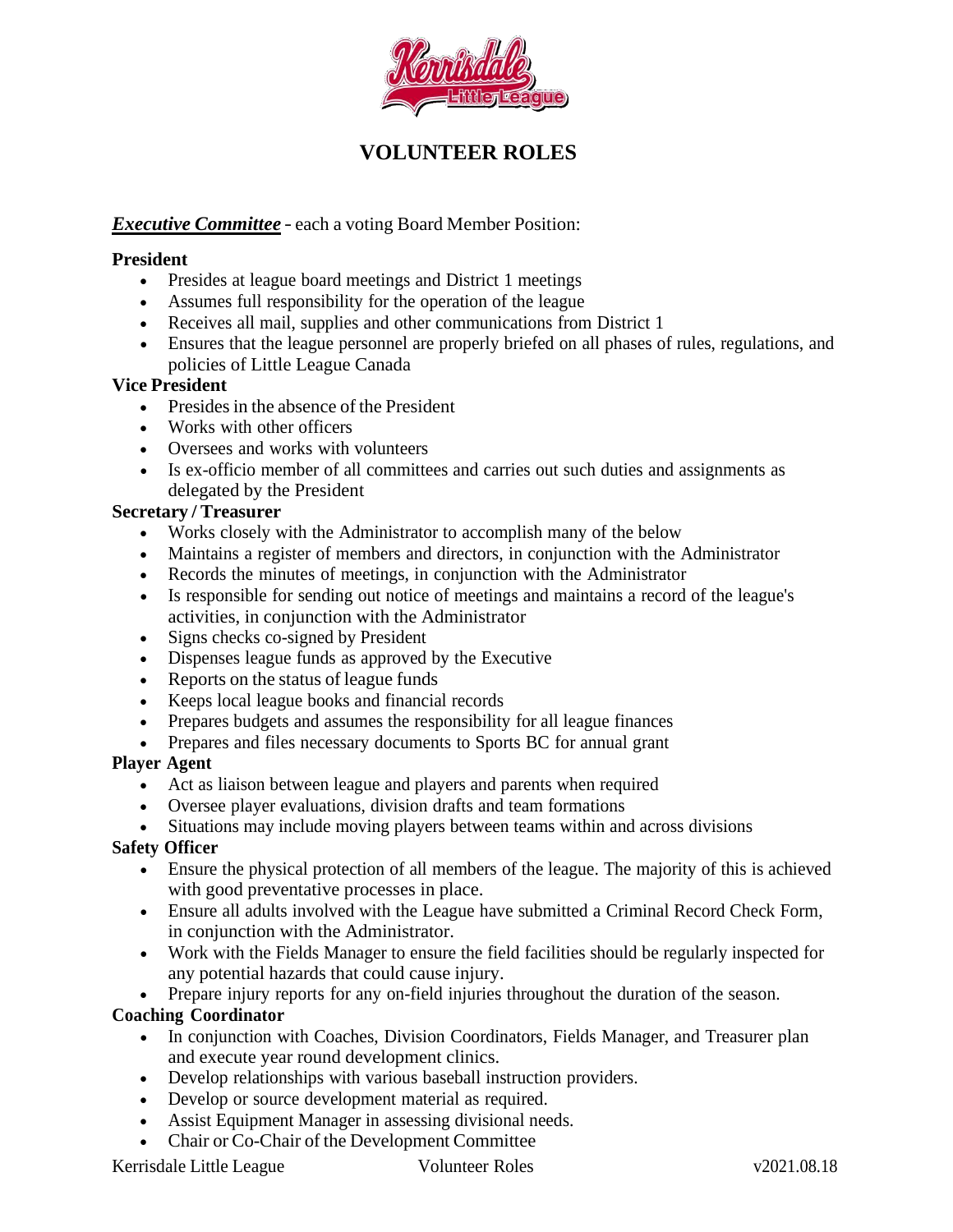# *Pitching Divisions Committee:*

### **Chair [voting Board Member position]**

• Oversees the meetings of the Pitching Division Coordinators and attends KLL board meetings to present the report of the activities of the Pitching Divisions Committee

### **Division Coordinators – Majors/ Minors/ All-Stars**

- Obtain list of volunteers, coaches, assistant coaches, managers
- Obtain list of player names and assist with organizing player information for team drafts
- Assist with team drafts and e-mail team lists to coaches
- Attend and assist Coaches Meeting at start of season (hand out uniforms, equipment  $\&$ schedule)
- Send reminders to coaches re: rules, dates for events, etc.
- Act as the main point of contact between coaches, managers and league by providing ongoing communication
- Coordinate with coaches and managers for additional practice times (field and batting cage)
- Work with the Volunteer Coordinator & Registrar/Administrator on recruiting new volunteers for future KLL Officers and Board Members

### **Umpire Coordinator**

- Organize umpire clinic in pre-season through District 1
- Create umpire schedule for regular and post season games
- Provide umpires for makeup games
- Communicate with umpires and determine general availability and special requests
- Get feedback from coaches and make decision on how to feed back to kids
- Ensure all coaches have a copy of the Official Regulations and Playing Rules
- Implement an evaluation system of umpires

# **Umpire-In-Chief**

- Run KLL umpire clinics pre-season and/or during season
- Act as referral point for coaches and umpires in the interpretation of rules
- Attend Majors and Minors games when possible to encourage and work with umpires (ie. Positioning etc)
- Work with umpires in having an umpire evaluation system and providing them with names of registered umpires and which divisions they are qualified for
- Answering questions related to rules from Umpires and coaches by quoting the rule book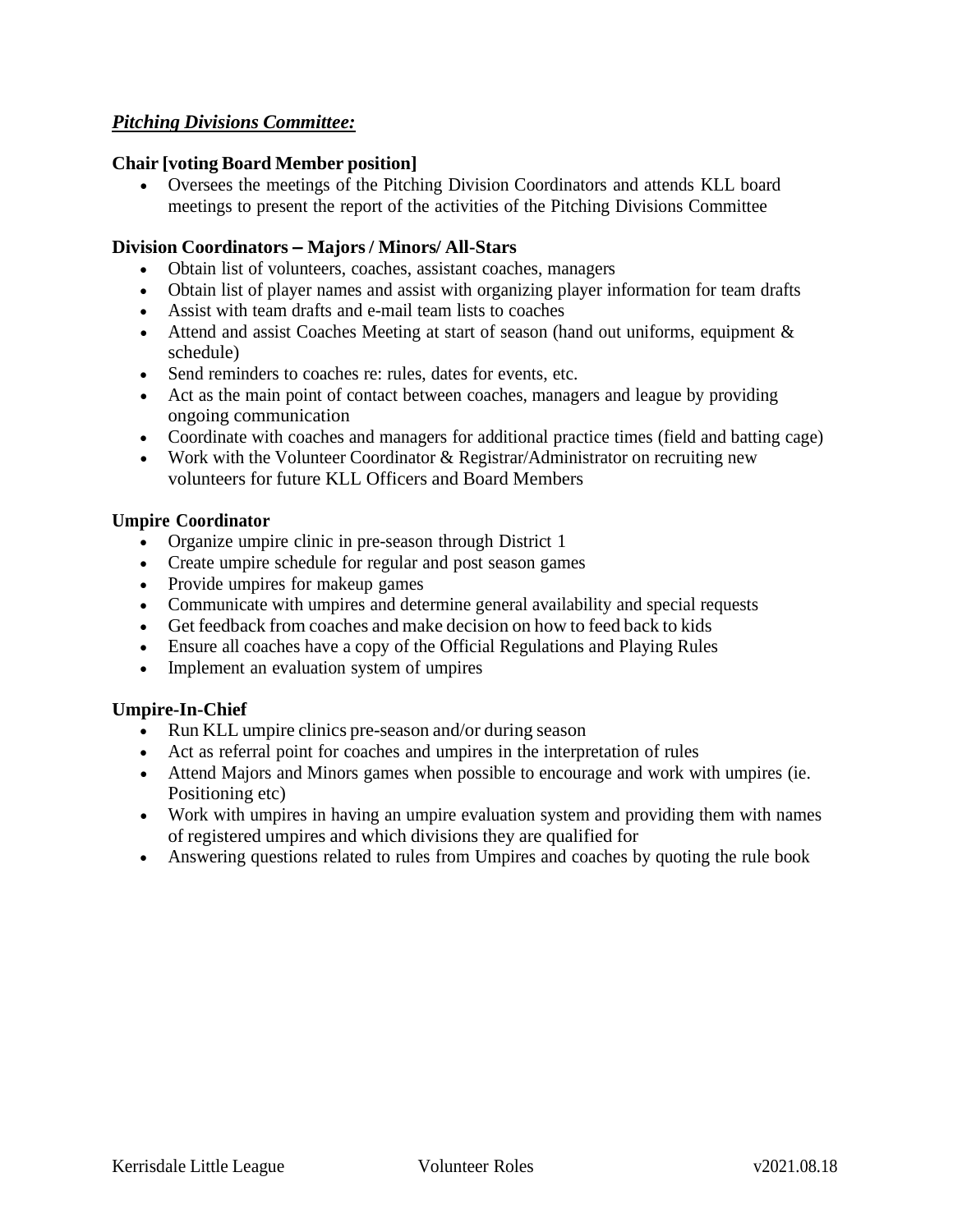# *Non-Pitching Divisions Committee:*

#### **Chair [voting Board Member position]**

• Oversees the meetings of the Non-Pitching Division Coordinators and attends KLL board meetings to present the report of the activities of the Non-Pitching Divisions Committee

# **Division Coordinators – Rookie / T-Ball / Blastball**

- Obtain list of volunteers, coaches, assistant coaches, managers
- Obtain list of player names and create teams with the focus of matching friend requests, school connections and minimizing scheduling conflicts
- Assign players to teams and e-mail team lists to coaches
- Attend and assist Coaches Meeting at start of season (hand out uniforms, equipment  $\&$ schedule)
- Send reminders to coaches re: rules, dates for events, etc.
- Act as the main point of contact between coaches, managers and league by providing ongoing communication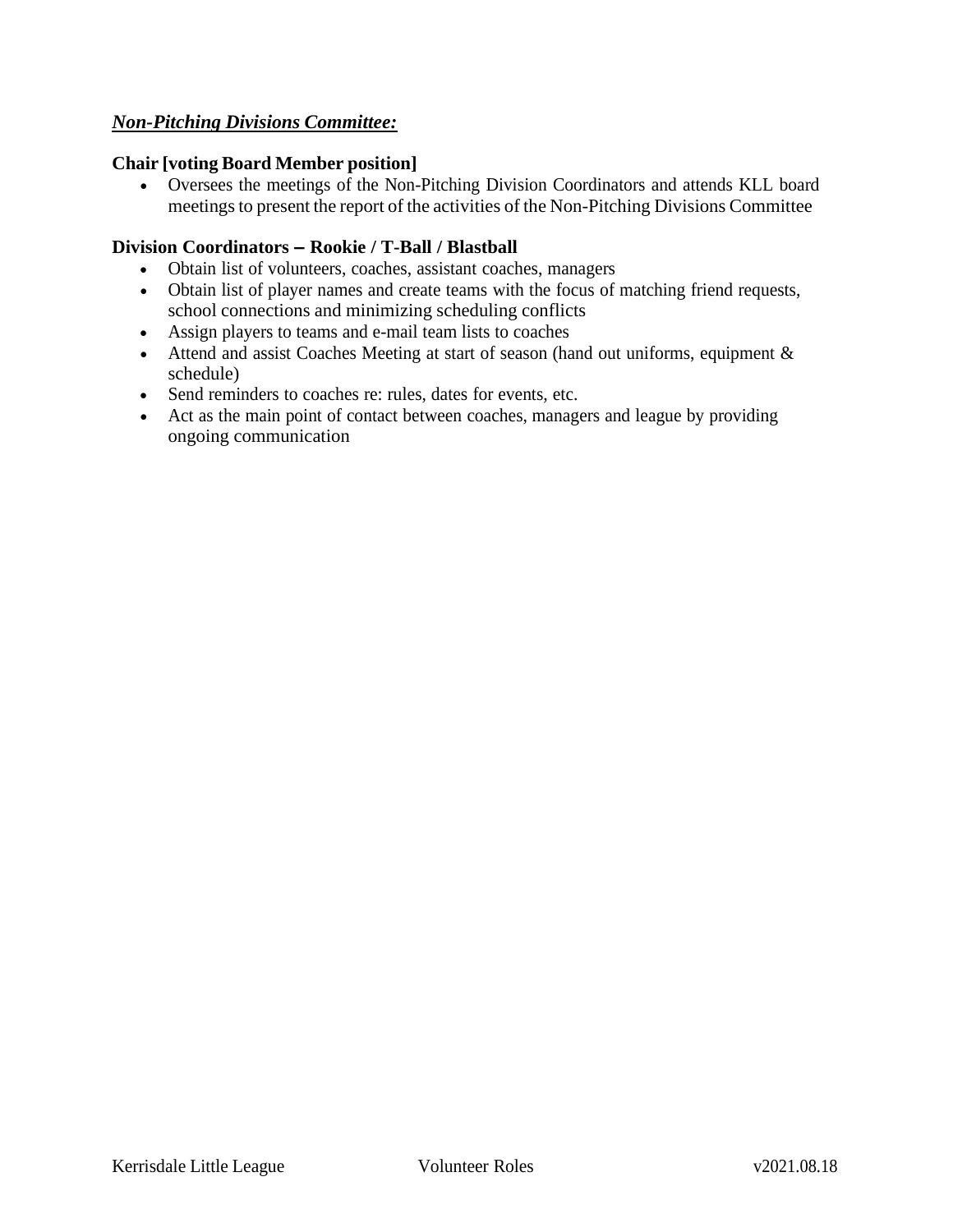# *Fields Committee:*

#### **Chair [voting Board Member position]**

- Oversees the meetings of the committee and attends KLL board meetings to present the report of the activities of the Fields Committee
- Oversee and implement Capital Projects/Field Upgrades

#### **Fields Manager**

- In conjunction with Division Coordinators, maintain field usage schedule
- Organize Fields Day assignments including setting up fencing and scoreboard, pitching mound setup, clay setup
- In conjunction with Equipment Manager, organize field house facility and equipment
- Oversee the **Volunteer Grounds Crews – Elm Park / Kerrisdale / Quilchena / Maple Grove**
	- Maintenance of fields, including mowing, edging and clay management on a regular basis during in-season and during tournaments
	- In-Season weekly / tournament daily reporting of field conditions

#### **Fields Equipment Manager**

- Coordinate with Equipment Manager for all equipment required at each field dug-out box
- Oversee the Field Equipment Team (volunteers)
	- In-Season weekly / tournament daily reporting of field dug-out box equipment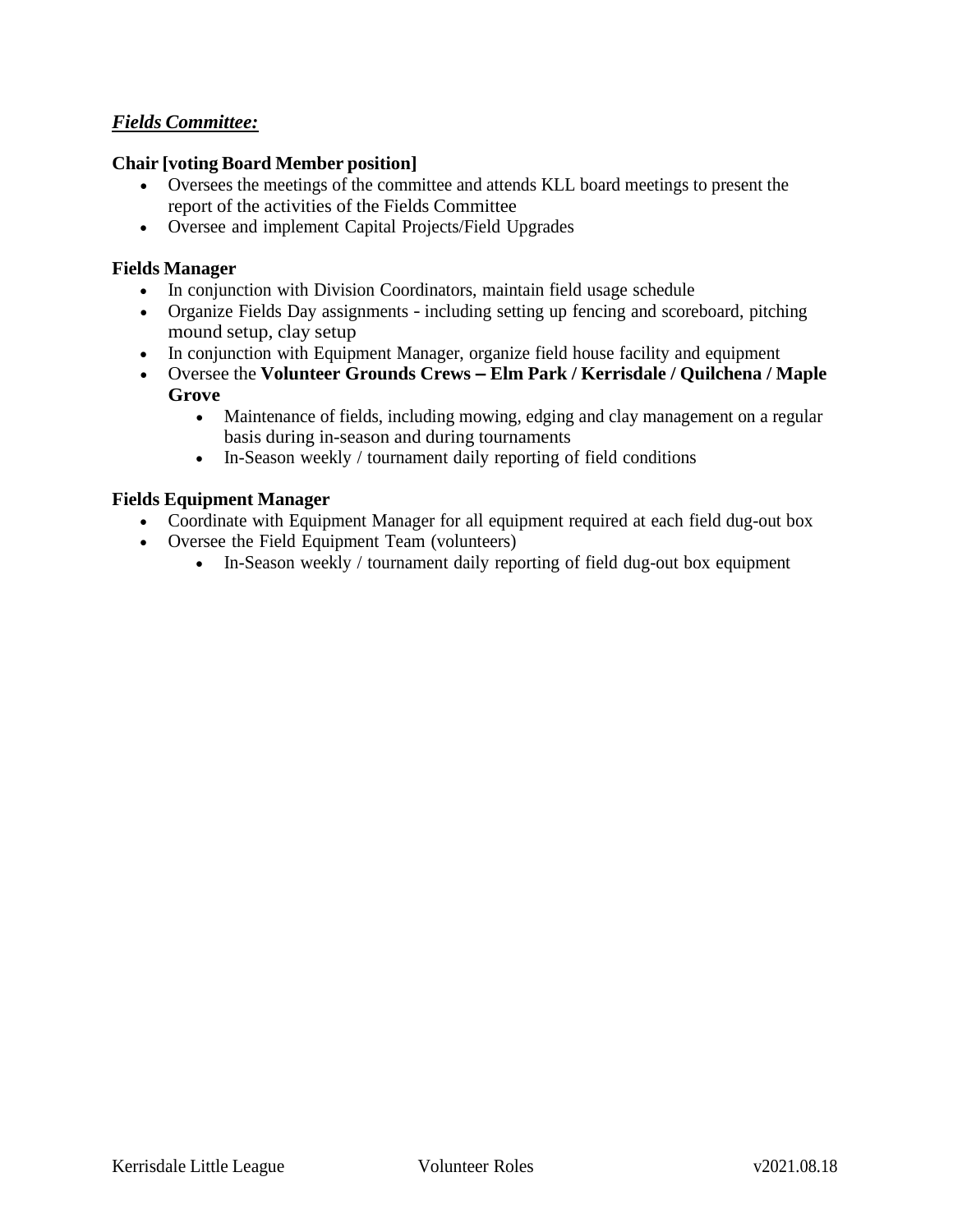# *Equipment Committee:*

#### **Chair [voting Board Member position]**

• Oversees the meetings of the committee and attends KLL board meetings to present the report of the activities of the Equipment Committee

#### **Equipment Manager**

- Pre-season, order necessary equipment for all divisions
- Organize distribution of equipment to coaches
- Maintain appropriate level of equipment during season
- Coordinate with Fields Equipment Manager for all equipment required at each field dug-out box
- At season end, organize, receive, sort and store equipment
- Oversee the Equipment Team (volunteers)
	- Inventory Volunteers
	- Distribution and Collection Volunteers

#### **Trophies Coordinator**

- Manage all trophy and medal orders
- Pickup trophies from supplier
- In conjunction with Division Coordinators organize distribution of trophies

#### **Uniform Coordinator**

- Pre-season: check status of uniforms (league and all-stars)
- In conjunction with the Division Coordinators and Sponsorship Coordinator organize and order uniforms
- In conjunction with the Division Coordinators organize return and storing of uniforms
- Pickup uniforms from supplier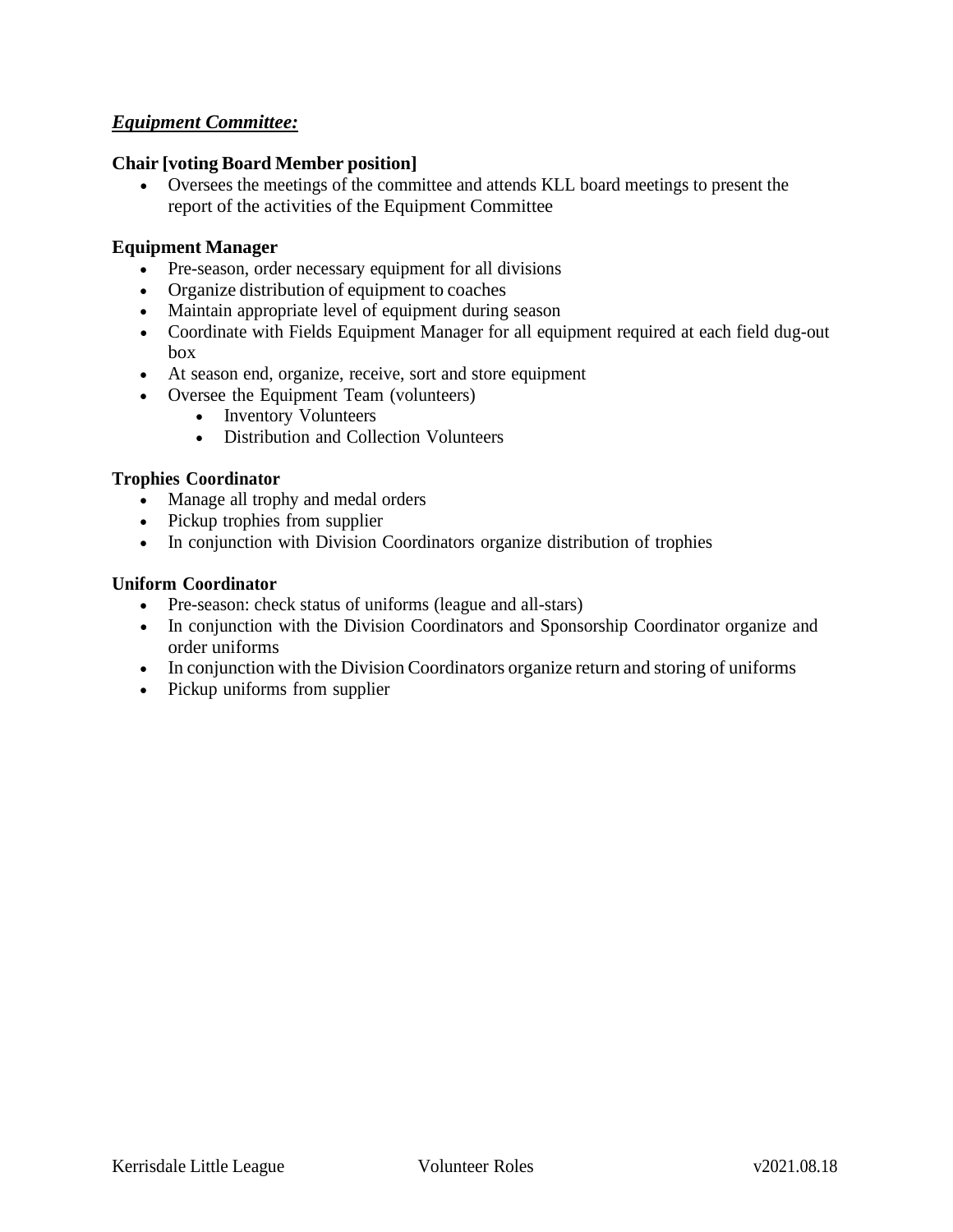# *Brand Committee:*

#### **Chair [voting Board Member position]**

- Oversees the meetings of the committee and attends KLL board meetings to present the report of the activities of the Brand Committee
- Develop a comprehensive Marketing Plan for the KLL Board to discuss and approve
- Encourage and develop strategies for Community Engagement

#### **Social Media Manager**

- Oversee the posting to social media of appropriate postings to promote league activities
- Consistently coordinate getting new photos in-season and during tournaments place periodically on website and social media

#### **Sponsorship Coordinator**

- Discuss the sponsorship and fundraising objectives with League directors before the season
- Contact regular sponsors each Spring to confirm continuing sponsorship and secure contribution
- Provide sponsors with basic information about KLL initiatives and schedules
- Identify and develop potential new sponsorship and fundraising opportunities, as required
- Coordinate sponsor signage and recognition

#### **School/Community Liaison(s)**

• Initiates communication and engages with community (schools, preschools, etc) to drive awareness and registration efforts for KLL

#### **Volunteer Coordinator**

- Manage list of parents who have chosen to volunteer for the league
- Email out volunteer opportunities when needed
- Actively recruit volunteers if required
- Track their participation

#### **Opening Day Coordinator**

- Responsible for scheduling the Opening Day activities, including parade through Kerrisdale, in conjunction with the Administrator
- Coordinate with Sponsorship Coordinator regarding supplier, signage required
- Organize setup/field/sound system
- Coordinate guest speakers/music/MC Opening Day
- Opening Day Program
- Organize parent volunteers for help on day of event

#### **Closing Day Coordinator**

- Responsible for scheduling the Closing Day activities, in conjunction with the Administrator
- Coordinate with Director of Sponsorships regarding suppliers
- Coordinate tent/tables/chair/sound system
- Purchase food and beverage
- Coordinate guest speakers/music/MC Opening Day
- Closing Day Program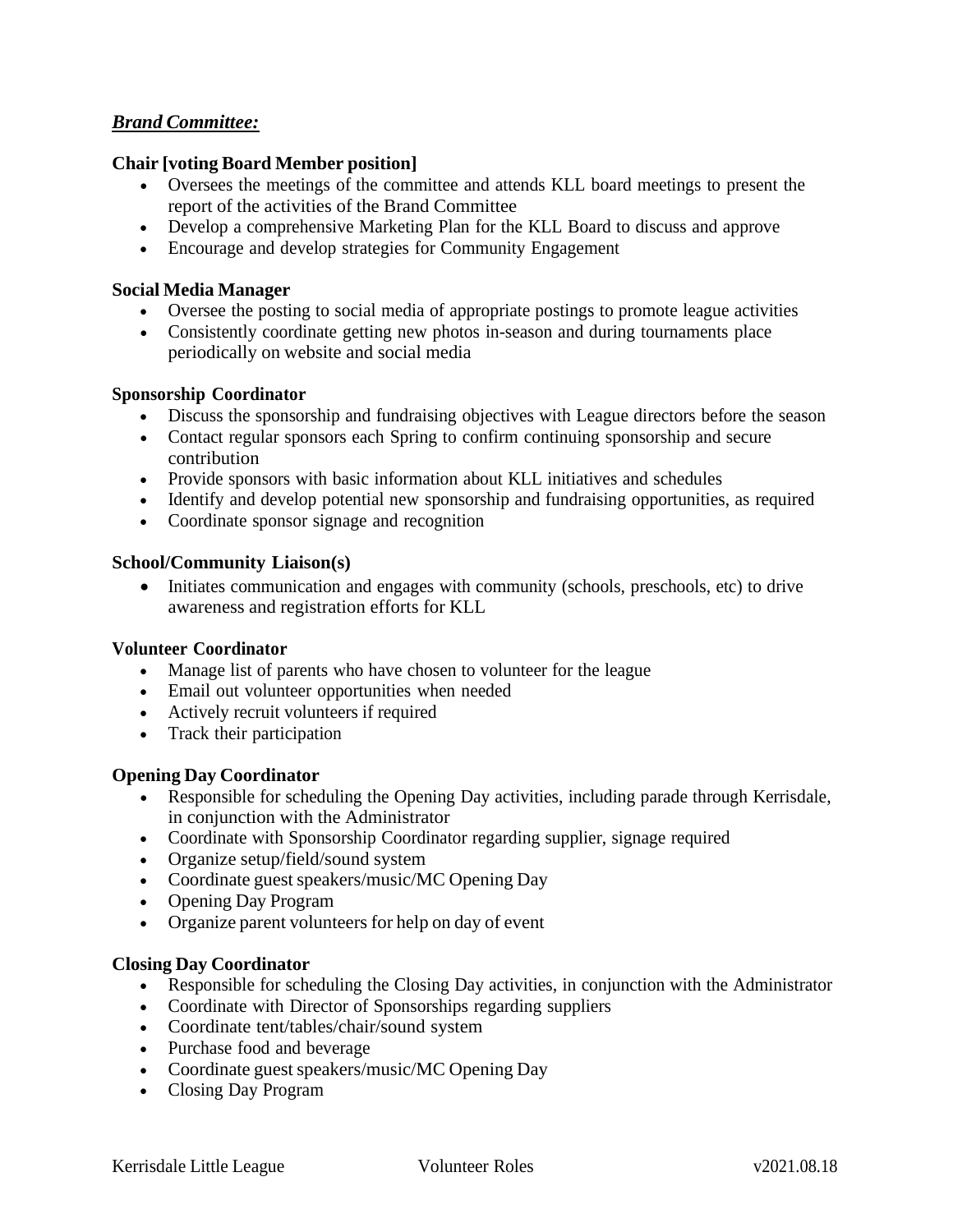- Organize games/setup/field decorations and prizes
- Coordinate parent volunteers for help on day of event

# **Photo Day Coordinator**

- Establish the schedule for having the team pictures taken usually on Opening Day weekend
- Be on hand to assist in orchestrating the team pictures and collect forms and fees
- You will work with Team Managers to ensure information is dispersed timely
- Organize volunteers during day of the event